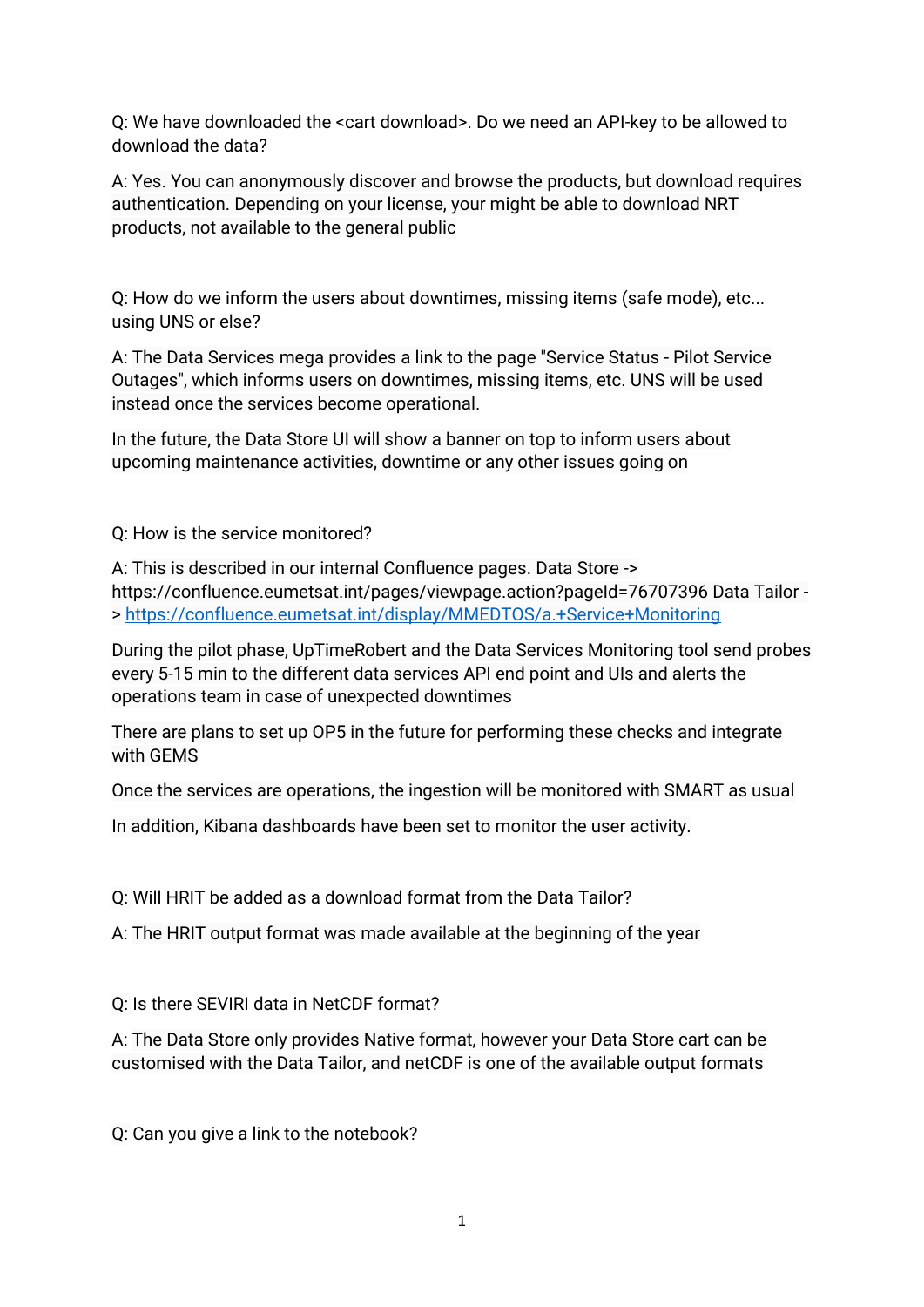A: [https://gitlab.eumetsat.int/eumetlab/data](https://gitlab.eumetsat.int/eumetlab/data-services/eumetsat_python_for_data_services)[services/eumetsat\\_python\\_for\\_data\\_services.](https://gitlab.eumetsat.int/eumetlab/data-services/eumetsat_python_for_data_services)

Q: Will the data service include Himarawi data? If yes: When can I expect it to be include?

A: The priority is to offer first all the EUMETSAT data. MSG level 1.5 and 2, ESP level 1B, 1C and 2 and Sentinel 3, followed by Sentinel 6. It will take some time until all this data is copied across from the EUMETSAT archive to this new service, around 1 year. Only then, and based on user feedback like this one, this option will be considered :)

Q: Do we have to select found products page by page or can we select all at once?

A: Currently the user interface only allows users to do this page by page, however this will be improved in the next version. For bulk orders, users are encouraged to use the API access.

Q: Would MFG HRI data (before 2004) be available through the API and the web interface or only MSG SEVIRI data is contemplated? Is there a possibility to obtain the TIFF file directly with the API?

A: The reprocessed MFG HRI data is already on the Data Store (in NetCDF).

Yes, the API access allows users to combine the Data Store and Data Tailor requests in a singly script to download data in different formats

Q: Does Data Tailor provide the possibility to change the cloud cyan colour to grayscale?

A: I will check with the RGB engineer and get back to you on this one.

Q: Does the Data tailor provide the possibilty to create RGB products like Airmass etc? if not is there any suggestion on how to do it?

A: The Data Tailor offers this functionality for MSG High Rate Seviri L1.5, under the screen "Quicklook". In addition, EUMETView (view.eumetsat.int) offers pre-built RGBs like the Airmass and some other, for view and download

Q: Is it possible to download only EPI or PRO files via data tailor?

A: These files are delivered when selecting HRIT as output delivery format.

Q: What is the validity of API key ? and how frequently we can request API key?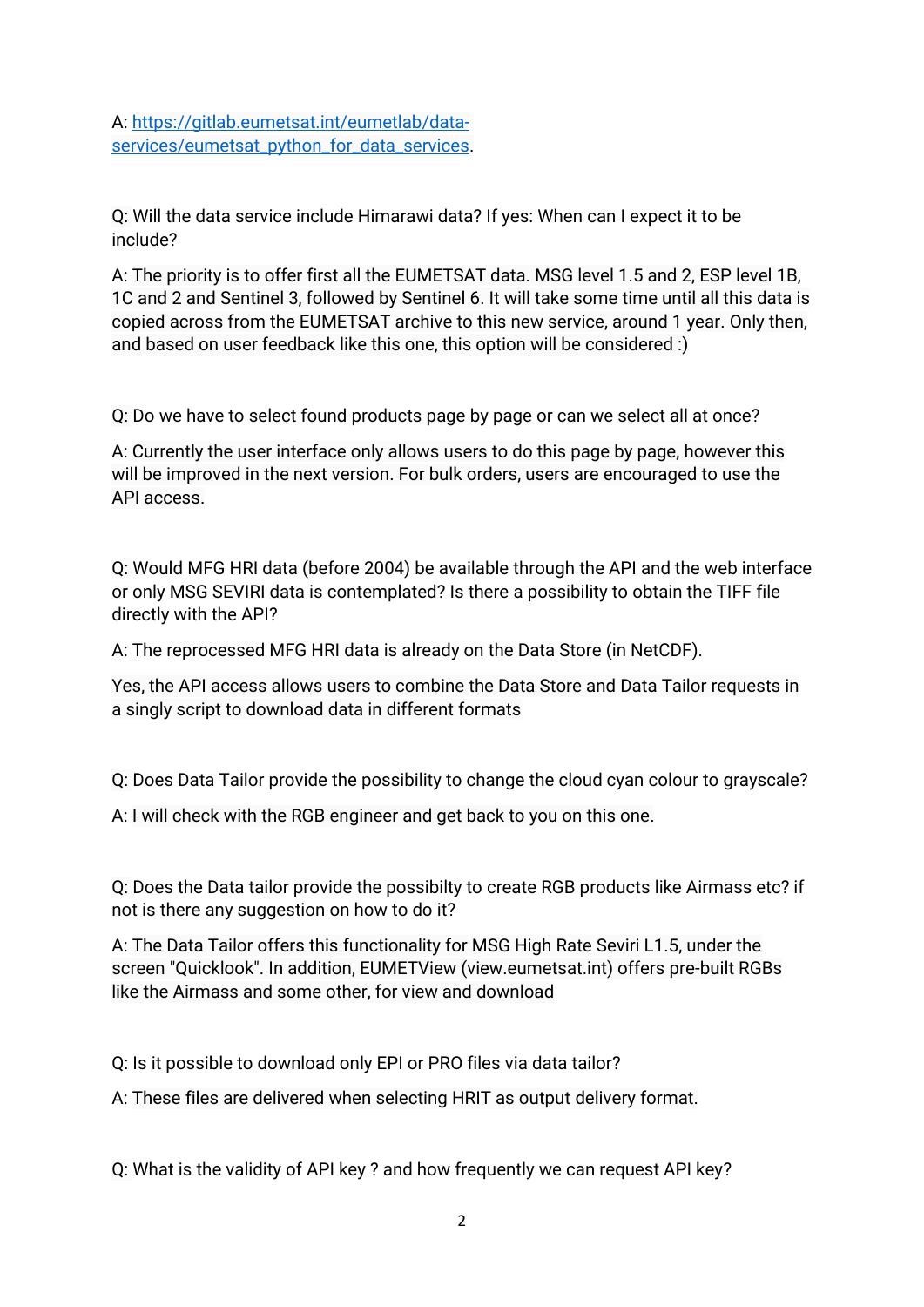A: The validity is currently set to 1 hour. Users are encouraged to request a token before every request. Note, if your current token is still valid, the service will provide you with the same token.

Q: Are the jupiter notebook demostrated by Ms Loveday avaliable for download?

A: The training material, including Jupiter Notebooks, is available at [https://gitlab.eumetsat.int/eumetlab/data-services/eumetsat\\_python\\_for\\_data\\_services](https://gitlab.eumetsat.int/eumetlab/data-services/eumetsat_python_for_data_services)

However Mr Loveday has used a very recent version of the notebooks in this presentation, where has has introduced an API client.

This latest version is not yet available but will be released very soon.

Q: Is the data ID used in API available also in the product navigator?

A: Yes, in the "Additional Information" panel right at the bottom, under the tag Collection ID. There are plans to improve the integration between the Product Navigator and the new Data Services. In the future, users will be able to access the Data Store collections from the Product Navigator catalogue.

Q: In the Data Store order page, there is only the chance to push "Select all in the page" but not something like "Select all". Do you plan to add this choice?

A: Yes! the user interface will be improved in the next version to include this functionality.

Q: is it possible to download the subset data into .nat format ?

A: Not currently, but this is under development

Q: Does the generation of the image formats use directly or indirectly EUMETView NG Image generation services?

A: The image generation of the 2 services is independent, and so the implementations might not be fully the same.

Q: Are any aspects of the current way to access data going to disappear? If so, can you explain what, and on what time scale?

A: Eventually user quotas will be put in place to ensure a fair distribution of the data